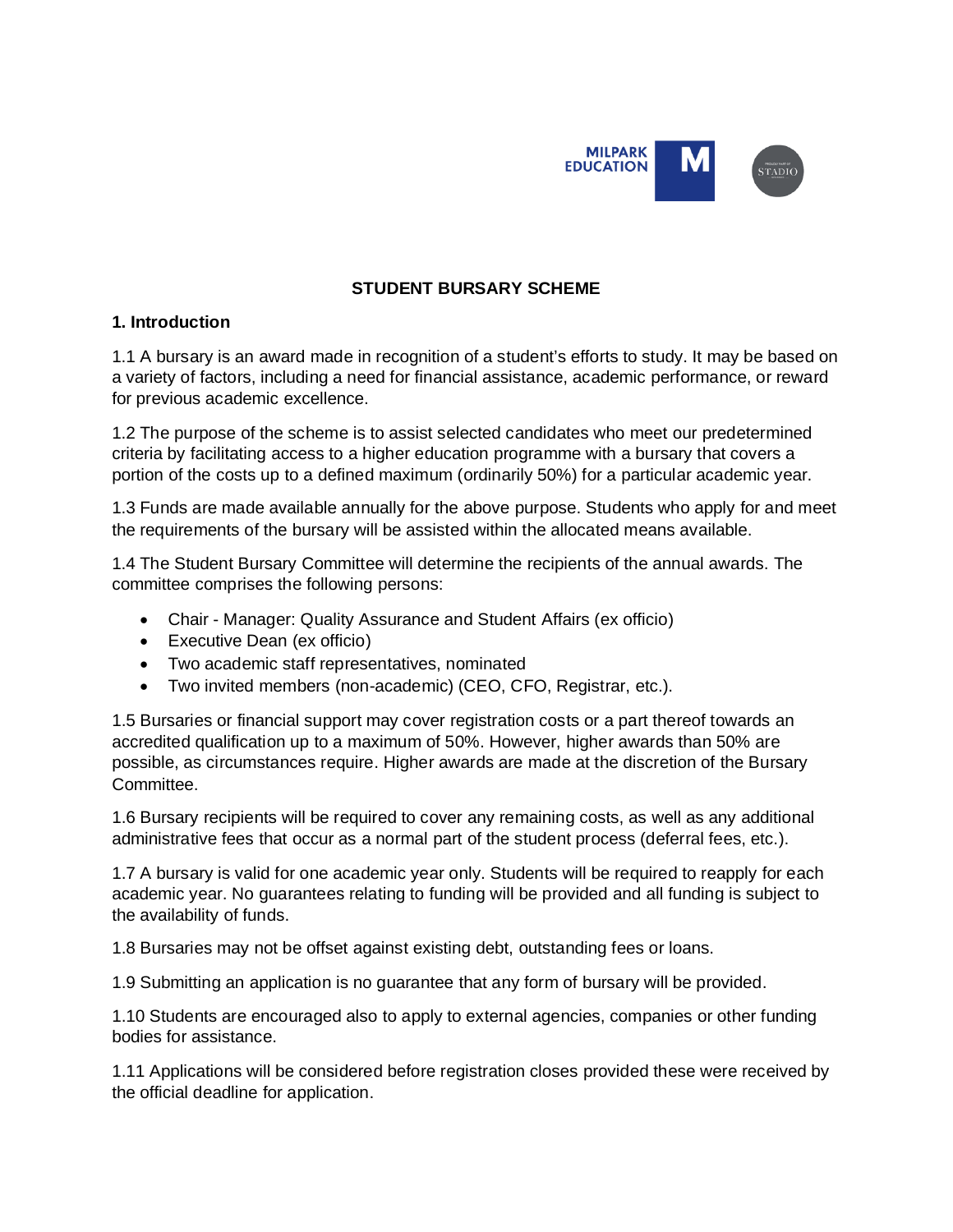1.12 In summary, the bursary programme is aimed at appropriate candidates who are unable to finance all the costs of a higher education qualification.

## **2. Qualifying criteria for candidates**

2.1 Candidates must meet the following requirements in order to be eligible for consideration by the Bursary Committee:

a) Candidates must be South African citizens / permanent residents in possession of a valid South African identity document.

b) Any person who does not have the means to pay for all of the study fees may apply. (Proof of financial status will be requested.)

c) Applications from persons with disabilities will receive priority.

d) Applicants must meet but preferably exceed the minimum entry requirements for the qualification for which they wish to register. Demonstrated academic excellence will be rewarded.

e) Candidates may not be younger than 18.

f) Preference in the allocation of bursaries is given to full-time, unemployed students. However, in exceptional cases, funding may be awarded to employed, part-time students. Once the funding is awarded, full-time students may not take up employment without Milpark's prior approval, to be requested and obtained in writing.

g) Candidates must be financially unable to undertake studies with us ("financially unable" means that the immediate family of the candidate is not in a position to pay the fees directly for the candidate or to raise finance i.e. cannot stand surety for a student loan for the full value of the studies).

h) Candidates may be called to an interview to determine suitability for the bursary / proposed plan of study.

i) All normal entry/admission documents will also be required as well as a signed contract by the candidate, giving effect to the provisions contained in this policy.

## **3. Minimum requirements**

3.1 Once a bursary is granted, the successful student has to meet the following requirements:

- Perform academically to the satisfaction of the Bursary Committee (performance is reviewed semesterly/annually);
- Meet all requirements per module and satisfy any curriculum planning or curriculum amendments as advised by the Bursary Committee, in consultation with the relevant academic staff;
- Sign an undertaking that if they take up employment during a particular academic year, they have to notify Milpark.